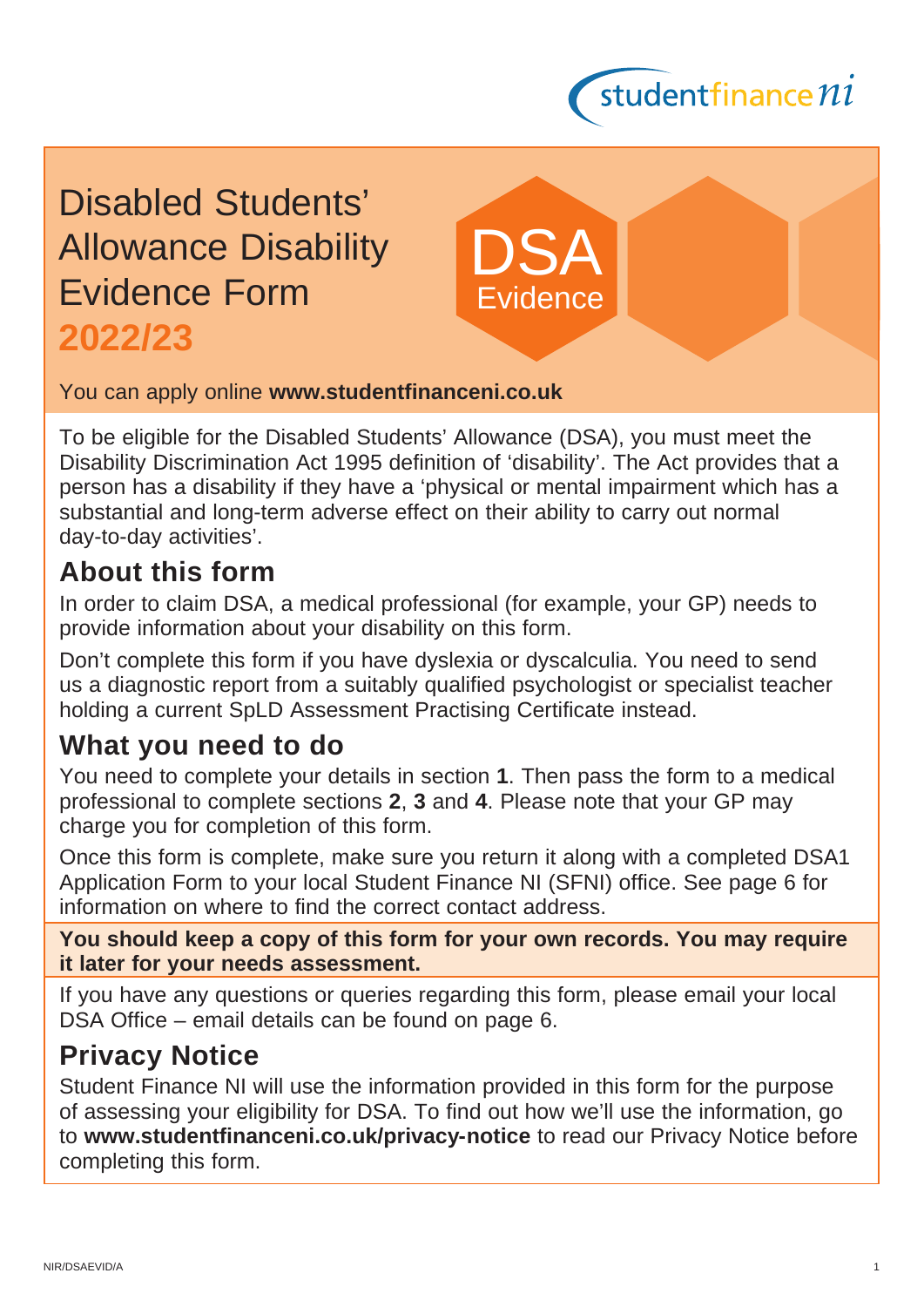**Section 1 - personal details**

- **1.1 Customer Reference Number**
- **1.2 Personal details**

| <b>Title</b>             |  |
|--------------------------|--|
| Mr Mrs Miss Miss         |  |
| Forename(s)              |  |
|                          |  |
| <b>Surname</b>           |  |
|                          |  |
| Date of birth (DDMMYYYY) |  |

**Now pass this form to a medical professional to complete sections 2,**  IO) **3 and 4.** 

## **Section 2 - medical professional details**

#### **Sections 2, 3 and 4 should be completed by a medical professional**

To support the student's DSA application, we need you to give us information about the nature of the student's disability. Please complete the rest of the form, read, sign and date the declaration, then pass the form back to the student for return to Student Finance NI.

To find out how we'll use the information you provide go to **[www.studentfinanceni.co.uk/privacy-notice](http://www.studentfinanceni.co.uk/privacynotice)** to read our Privacy Notice before completing this form.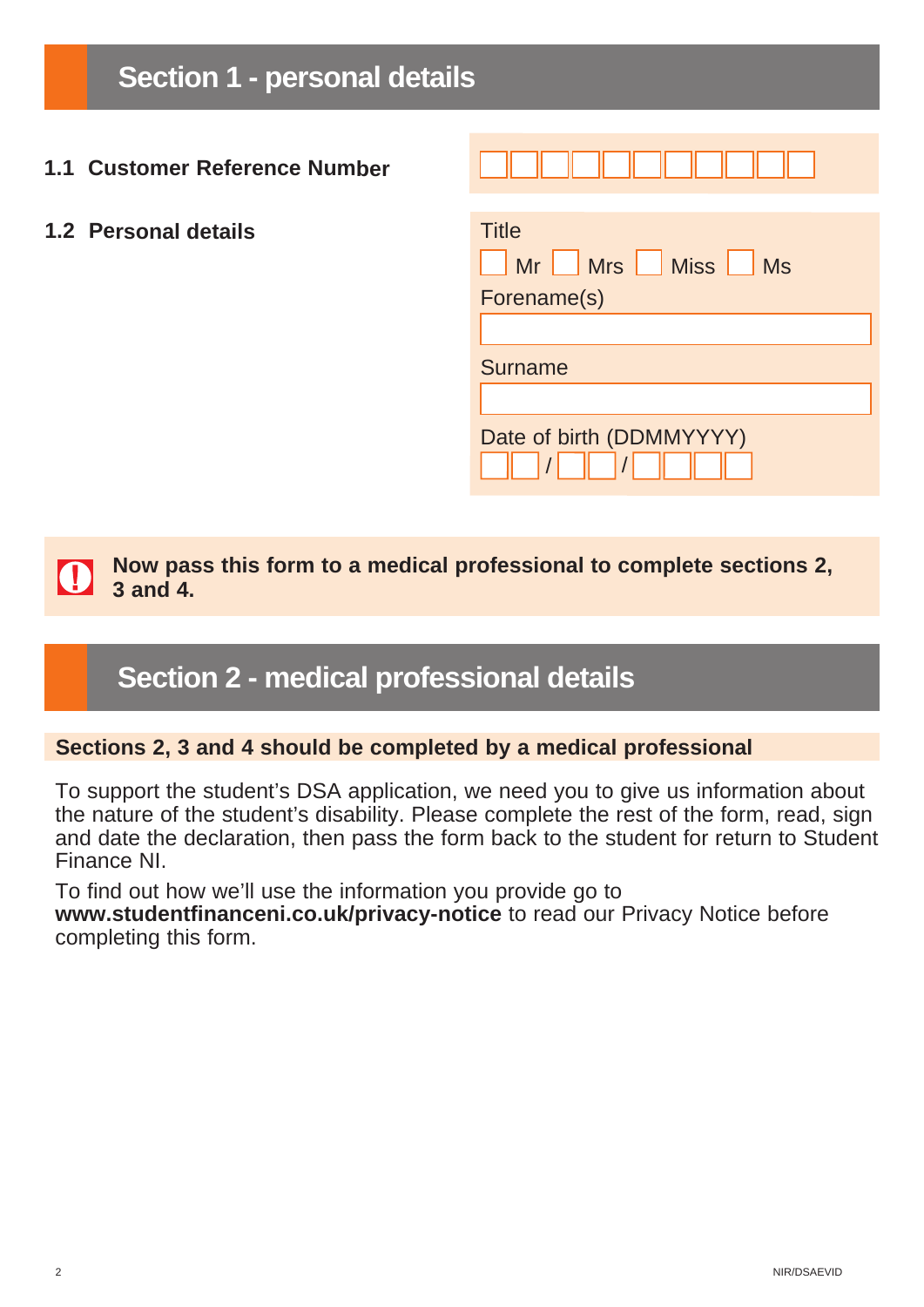# **Section 2 - medical professional details**

#### **2.1 Your details** Full name

Job title

Certificate or registration number

#### **2.2 Practice or organisation details**

Where possible use your practice or organisation's stamp.

Stamp here 



#### **2.3 What is your professional involvement with the student?**

You only need to give details if this isn't apparent from your job title.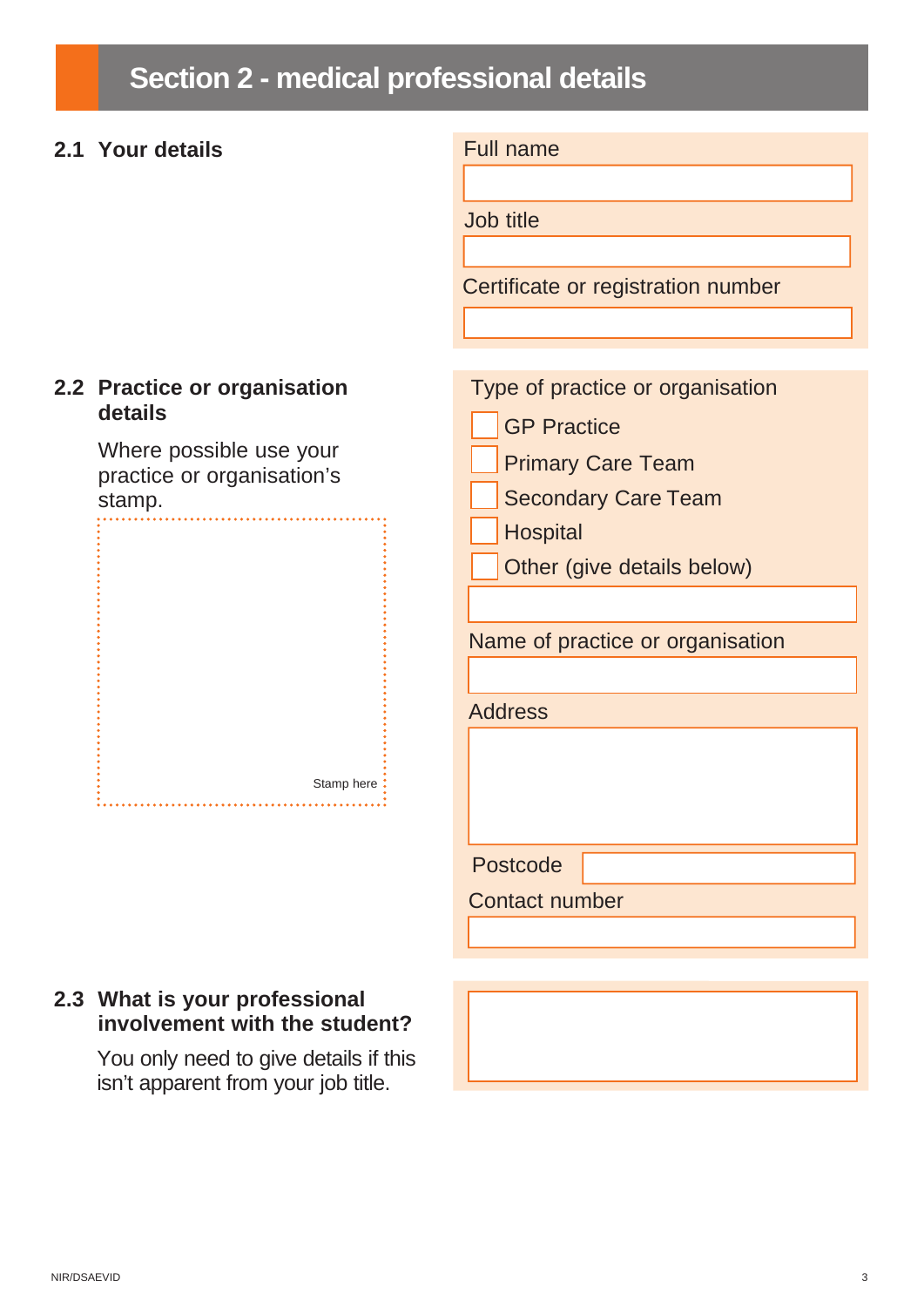**In your professional opinion, complete the following questions about the student.**

**3.1 Does the student have a physical, sensory or mental disability which has a substantial\* and long term adverse effect on their ability to carry out normal day-to-day activities (including education)?**

> To be considered long term, the effect of the disability must have lasted or be likely to last at least 12 months or for the rest of the student's life.

\*more than minor or trivial.

| <b>No</b><br>Yes - give details |  |
|---------------------------------|--|
|                                 |  |
|                                 |  |
|                                 |  |
|                                 |  |

### **3.2 Diagnosis (including any relevant dates)**

If it's not possible to give either, explain why.

### Date of diagnosis (DDMMYYYY)



#### **3.3 Likely impact on Academic performance**

If possible, please explain how the disability may impact upon the student's academic performance.

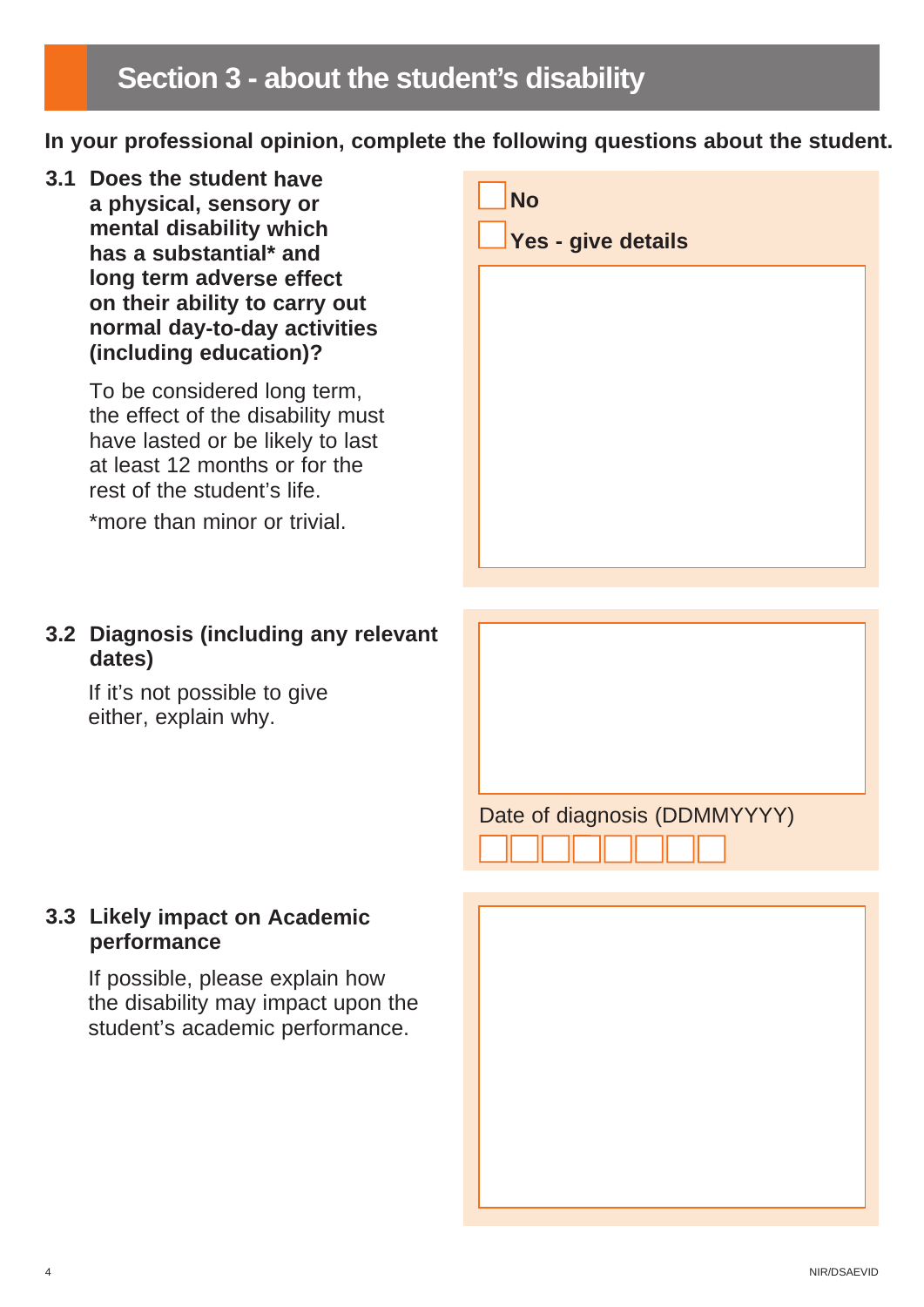# **Section 3 - about the student's disability**

**3.4 Would the student have any disability-related difficulty in using public transport?**



**3.5 Does the student's disability have a direct impact on the type of bathroom facilities required such as en-suite facilities?**

| <b>No</b>          |  |
|--------------------|--|
| Yes - give details |  |
|                    |  |
|                    |  |
|                    |  |
|                    |  |
|                    |  |

## **Section 4 - medical professional declaration**

Please sign and date below to confirm that to the best of your knowledge the information you've provided is true and complete.

| Medical professional signature | Today's date (DDMMYYYY) |
|--------------------------------|-------------------------|
|                                |                         |
|                                |                         |

**Please pass this form back to the student for return to Student Finance NI.**